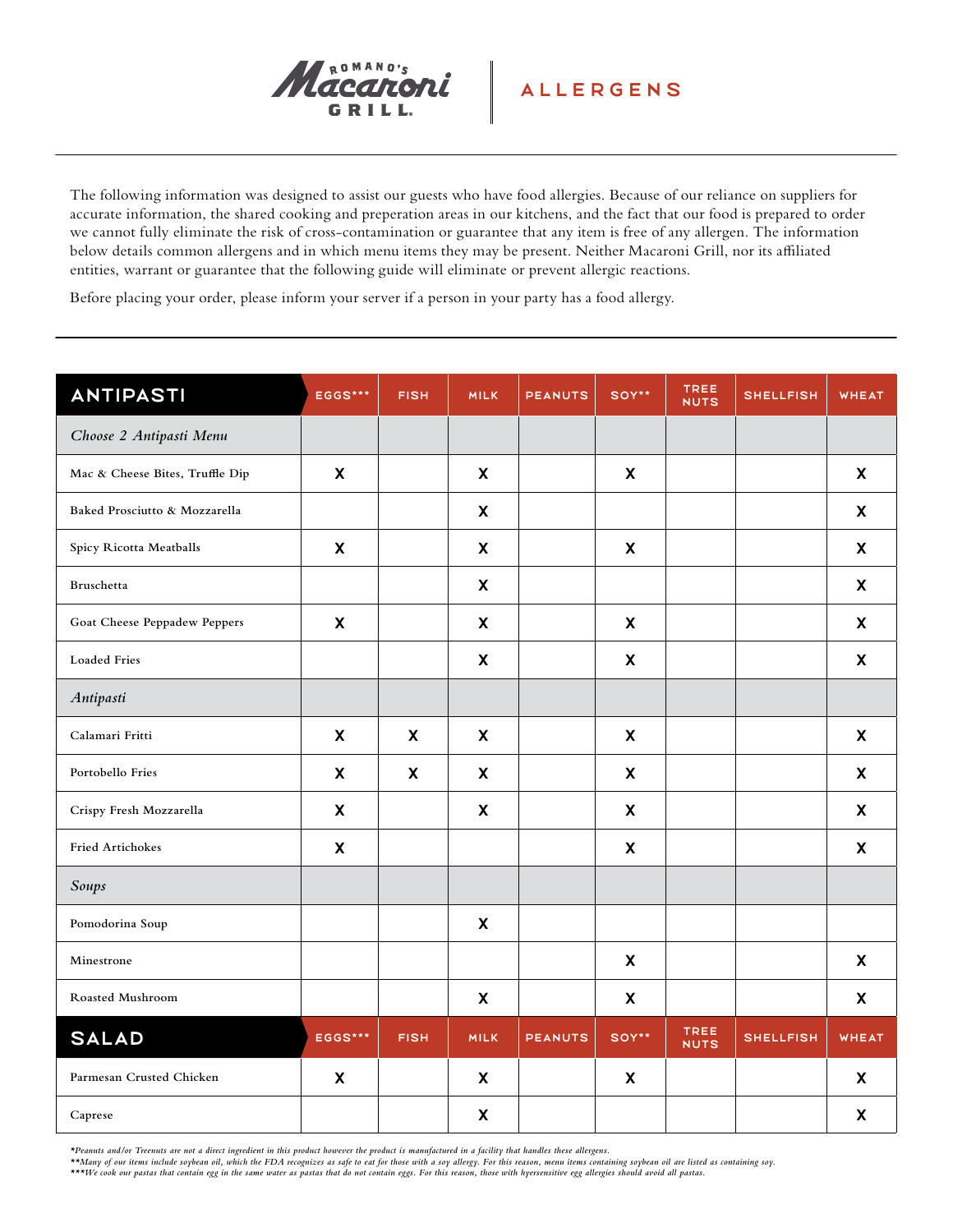

| <b>SALAD</b>                   | EGGS***      | <b>FISH</b> | <b>MILK</b> | <b>PEANUTS</b> | SOY**        | TREE<br><b>NUTS</b>        | <b>SHELLFISH</b> | <b>WHEAT</b> |
|--------------------------------|--------------|-------------|-------------|----------------|--------------|----------------------------|------------------|--------------|
| Entrée Rosa's Caesar           | X            | X           | X           |                | X            |                            |                  | X            |
| Entrée Rosa's Caesar w/Chicken | X            | X           | X           |                | X            |                            |                  | X            |
| Entrée Rosa's Caesar w/Shrimp  | X            | X           | X           |                | X            |                            |                  | X            |
| Chicken Florentine             | X            | X           | X           | X              | X            | X                          | X                | X            |
| Entrée Bibb & Bleu             | X            |             | X           | X              | X            | X                          |                  | X            |
| Entrée Bibb & Bleu w/Chicken   | X            |             | X           | X              | X            | X                          |                  | X            |
| Entrée Bibb & Bleu w/Shrimp    | X            | X           | X           | X              | X            | X                          |                  | X            |
| Steak & Greens Salad           |              | X           | X           |                | X            |                            |                  | X            |
| Side Bibb & Bleu               | X            |             | X           | X              | X            | X                          |                  | X            |
| Side Rosa's Caesar Salad       | X            | X           | X           |                | X            |                            |                  | X            |
| Side Florentine Salad          |              |             | X           | X              | X            | X                          |                  | X            |
| Side Fresh Greens Salad        |              |             |             |                | X            |                            |                  | X            |
| <b>3 COURSE LUNCH</b>          | EGGS***      | <b>FISH</b> | <b>MILK</b> | <b>PEANUTS</b> | SOY**        | <b>TREE</b><br><b>NUTS</b> | <b>SHELLFISH</b> | <b>WHEAT</b> |
| Ravioli alla Vodka             | X            |             | X           |                | X            |                            |                  | X            |
| Fettuccine Gorgonzola          |              |             | X           |                | X            |                            |                  | X            |
| Penne Arrabbiata               |              |             | X           |                | X            |                            |                  | X            |
| Sausage & Peppers Rigatoni     |              |             | X           |                | X            |                            |                  | X            |
| <b>ARTISAN PIZZA</b>           | EGGS***      | <b>FISH</b> | <b>MILK</b> | <b>PEANUTS</b> | SOY**        | TREE<br><b>NUTS</b>        | <b>SHELLFISH</b> | <b>WHEAT</b> |
| Farmhouse                      | $\mathsf{x}$ |             | X           |                | $\mathsf{x}$ |                            |                  | X            |
| Margherita                     | X            |             | X           |                | X            |                            |                  | X            |
| Cheese                         | X            |             | X           |                | X            |                            |                  | X            |
| Pepperoni                      | X            |             | X           |                | X            |                            |                  | X            |
| Add Buffalo Mozzarella         |              |             | X           |                |              |                            |                  |              |
| Add Smoked Buffalo Mozzarella  |              |             | X           |                |              |                            |                  |              |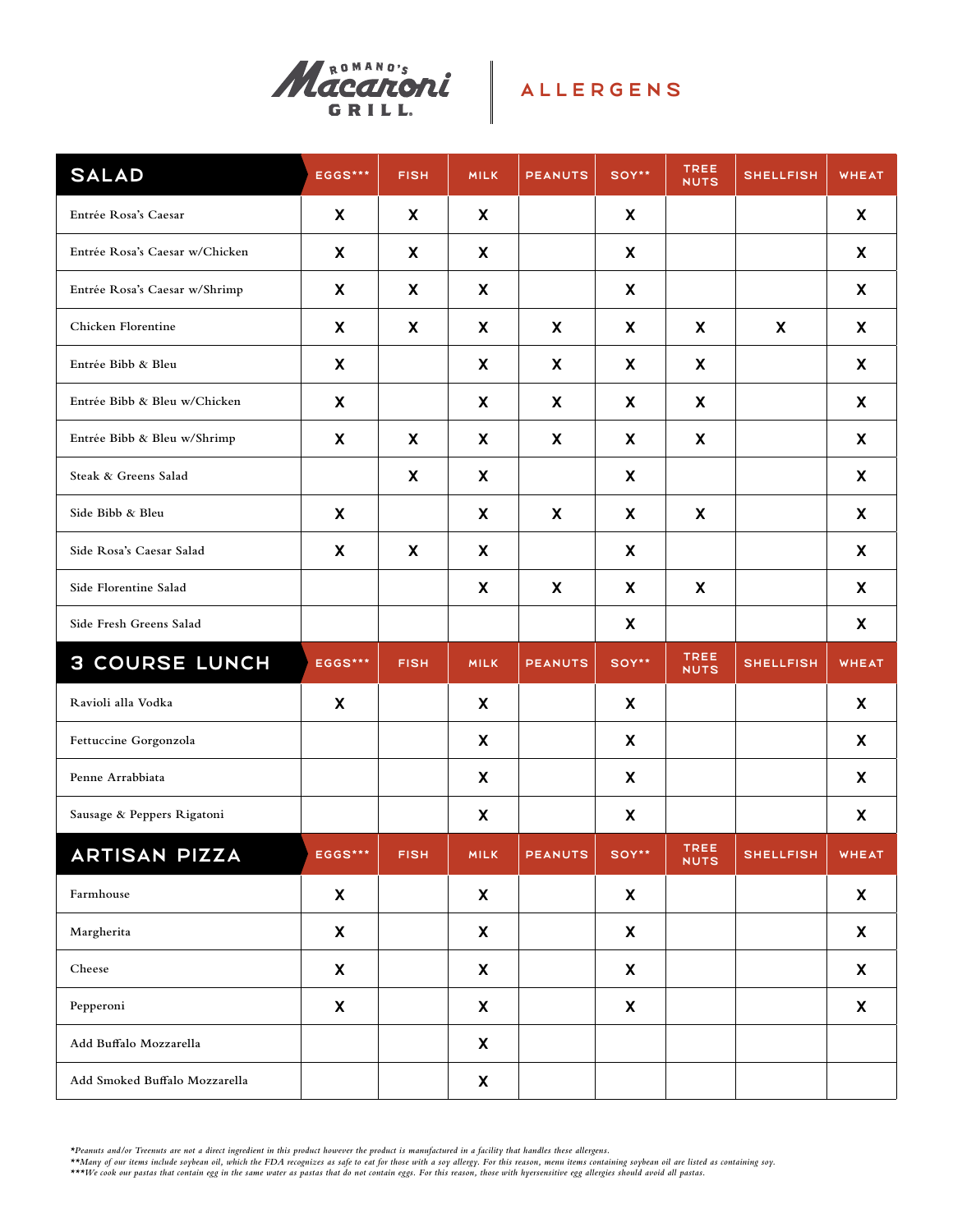

| <b>CHICKEN</b>                    | EGGS***                   | <b>FISH</b> | <b>MILK</b>  | <b>PEANUTS</b> | SOY**        | <b>TREE</b><br><b>NUTS</b> | <b>SHELLFISH</b>          | <b>WHEAT</b> |
|-----------------------------------|---------------------------|-------------|--------------|----------------|--------------|----------------------------|---------------------------|--------------|
| Chicken Marsala                   | X                         | X           | X            | X              | X            | X                          | X                         | X            |
| Pollo Caprese                     |                           |             | X            |                | $\mathsf{x}$ |                            |                           | X            |
| Chicken Under a Brick             |                           |             | X            |                | $\mathsf{x}$ |                            |                           |              |
| Chicken Scaloppine                |                           |             | X            |                | X            |                            |                           | X            |
| <b>Blackened Chicken Parmesan</b> |                           |             | X            |                | X            |                            |                           | $\mathsf{X}$ |
| Chicken Parmesan                  | X                         |             | X            |                | X            |                            |                           | X            |
| <b>SEAFOOD</b>                    | EGGS***                   | <b>FISH</b> | <b>MILK</b>  | <b>PEANUTS</b> | SOY**        | <b>TREE</b><br><b>NUTS</b> | <b>SHELLFISH</b>          | <b>WHEAT</b> |
| Parmesan-Crusted Sole             | X                         | X           | X            | X              | X            | X                          | X                         | X            |
| Sweet & Savory Salmon             |                           | X           |              |                | X            |                            |                           | X            |
| Shrimp Portofino                  |                           |             | X            |                | X            | $\boldsymbol{\mathsf{X}}$  | $\boldsymbol{\mathsf{X}}$ | X            |
| Shrimp Scampi                     |                           |             | X            |                | X            |                            | X                         | X            |
| Lobster Ravioli                   | $\boldsymbol{\mathsf{X}}$ |             | X            |                | $\mathsf{x}$ |                            | X                         | X            |
| Pasta di Mare                     |                           |             | X            |                | $\mathsf{x}$ |                            | X                         | X            |
| <b>CARNE</b>                      | EGGS***                   | <b>FISH</b> | <b>MILK</b>  | <b>PEANUTS</b> | SOY**        | TREE<br><b>NUTS</b>        | <b>SHELLFISH</b>          | <b>WHEAT</b> |
| Rosemary Ribeye                   |                           |             | X            |                | X            |                            |                           |              |
| Fig Marsala Pork Chop             | X                         | X           | X            | X              | X            | X                          | X                         | X            |
| Grilled Lamb Chops                | X                         | X           | X            | X              | X            | X                          | X                         | X            |
| Grilled Steak & Potatoes          |                           | X           | X            |                | X            |                            |                           | X            |
| <b>PASTA</b>                      | EGGS***                   | <b>FISH</b> | <b>MILK</b>  | <b>PEANUTS</b> | SOY**        | <b>TREE</b><br><b>NUTS</b> | <b>SHELLFISH</b>          | <b>WHEAT</b> |
| Butternut Asiago Tortellaci       | X                         |             | X            |                | X            |                            |                           | X            |
| Mushroom Ravioli                  | X                         |             | X            |                | $\mathsf{X}$ |                            |                           | X            |
| Carmela's Chicken                 |                           |             | $\mathsf{X}$ |                | $\mathsf{X}$ |                            |                           | X            |
| Mama's Trio w/ Fettuccine Alfredo | X                         |             | X            |                | $\mathsf{X}$ |                            |                           | X            |
| Penne Rustica                     |                           |             | X            |                | $\mathsf{x}$ |                            | X                         | X            |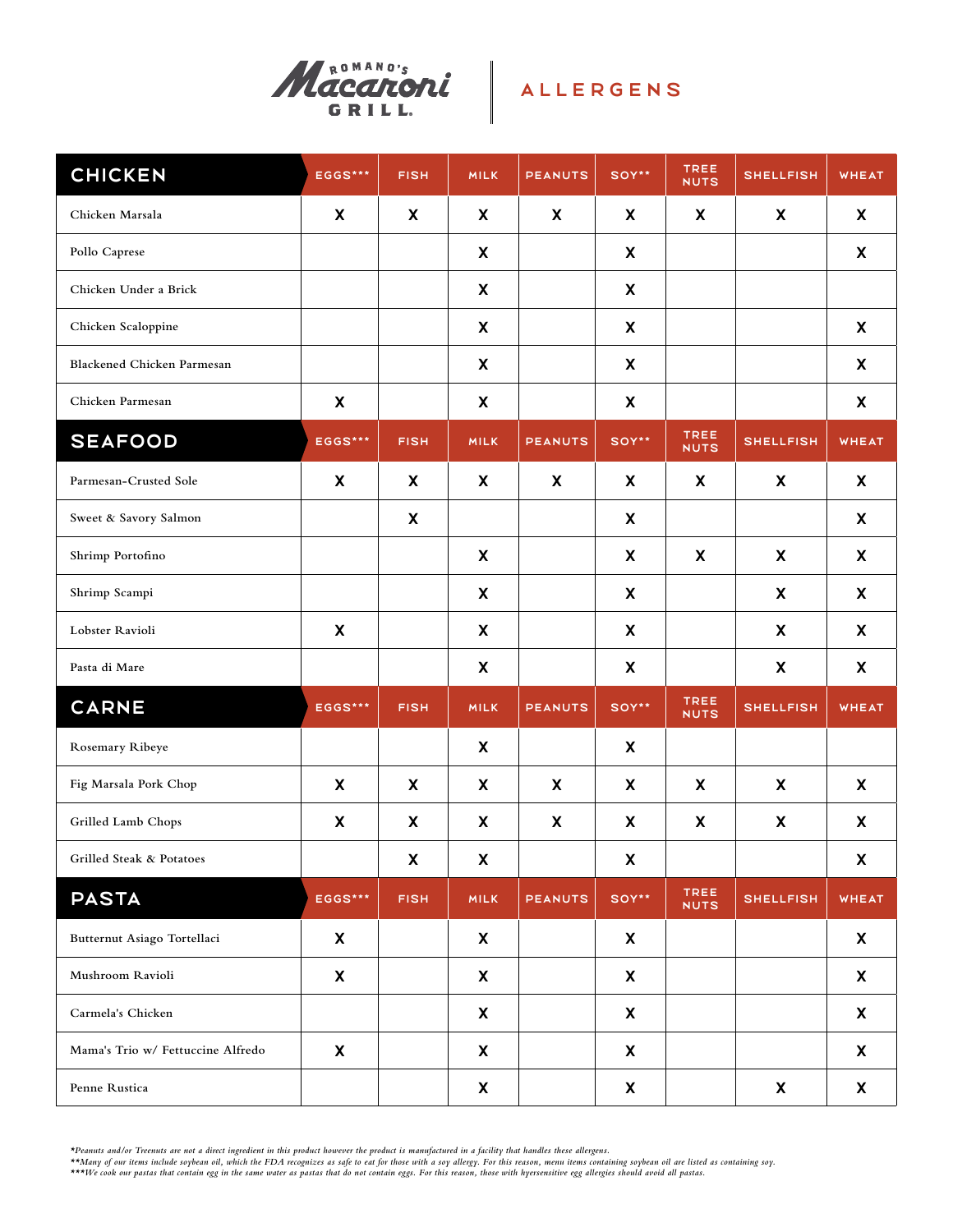

| <b>PASTA</b>                                        | EGGS***                   | <b>FISH</b> | <b>MILK</b>               | <b>PEANUTS</b>            | SOY**                     | <b>TREE</b><br><b>NUTS</b> | <b>SHELLFISH</b> | <b>WHEAT</b>       |
|-----------------------------------------------------|---------------------------|-------------|---------------------------|---------------------------|---------------------------|----------------------------|------------------|--------------------|
| Ratatouille                                         |                           |             | X                         |                           | X                         |                            |                  |                    |
| Truffle Mac & Cheese                                |                           |             | X                         |                           | X                         |                            |                  | X                  |
| Truffle Mac & Cheese add Prosciutto                 |                           |             | X                         |                           | X                         |                            |                  | X                  |
| Pesto Folded Ravioli                                | X                         |             | X                         |                           | X                         |                            |                  | X                  |
| Eggplant Parmesan                                   | X                         |             | X                         |                           | X                         |                            |                  | X                  |
| Mom's Ricotta Meatballs & Spaghetti<br>w/ Pomodoro  | X                         |             | X                         |                           | X                         |                            |                  | X                  |
| Mom's Ricotta Meatballs & Spaghetti<br>w/ Bolognese | $\boldsymbol{\mathsf{X}}$ |             | X                         |                           | $\boldsymbol{\mathsf{X}}$ |                            |                  | X                  |
| Lasagna Bolognese                                   | X                         |             | X                         |                           | X                         |                            |                  | X                  |
| Fettuccine Alfredo                                  |                           |             | X                         |                           |                           |                            |                  | X                  |
| Fettuccine Alfredo w/ Chicken                       |                           |             | X                         |                           | X                         |                            |                  | X                  |
| Fettuccine Alfredo w/ Shrimp                        |                           |             | X                         |                           | X                         |                            | X                | X                  |
| Classic Italian Bake                                | X                         |             | X                         |                           | X                         |                            |                  | X                  |
| <b>DOLCE</b>                                        | EGGS***                   | <b>FISH</b> | <b>MILK</b>               | <b>PEANUTS</b>            | SOY**                     | <b>TREE</b><br><b>NUTS</b> | <b>SHELLFISH</b> | <b>WHEAT</b>       |
| Tiramisu                                            | $\boldsymbol{\mathsf{X}}$ |             | X                         |                           | $\boldsymbol{\mathsf{X}}$ |                            |                  | X                  |
| New York Style Cheesecake                           | $\boldsymbol{\mathsf{X}}$ |             | X                         | $\boldsymbol{\mathsf{X}}$ | $\boldsymbol{\mathsf{X}}$ | X                          |                  | X                  |
| <b>Lemon Passion</b>                                | $\boldsymbol{\mathsf{X}}$ |             | X                         | X                         | X                         | X                          |                  | X                  |
| Gelato, Vanilla                                     |                           |             | $\boldsymbol{\mathsf{x}}$ |                           |                           |                            |                  |                    |
| Homemade Chocolate Cake                             | $\pmb{\mathsf{X}}$        |             | $\pmb{\mathsf{X}}$        | $\pmb{\mathsf{X}}$        | $\boldsymbol{\mathsf{X}}$ | $\boldsymbol{\mathsf{X}}$  |                  | $\pmb{\mathsf{X}}$ |
| KIDS                                                | EGGS***                   | <b>FISH</b> | <b>MILK</b>               | <b>PEANUTS</b>            | SOY**                     | <b>TREE</b><br><b>NUTS</b> | <b>SHELLFISH</b> | <b>WHEAT</b>       |
| Caesar Salad                                        | X                         | X           | X                         |                           | X                         |                            |                  | X                  |
| Fresh Green Salad                                   |                           |             |                           |                           | X                         |                            |                  | X                  |
| Chicken Tenders w/ Broccolini                       | X                         |             | X                         |                           | X                         |                            |                  | X                  |
| Chicken Tenders w/ Fries                            | X                         |             | X                         |                           |                           |                            |                  | X                  |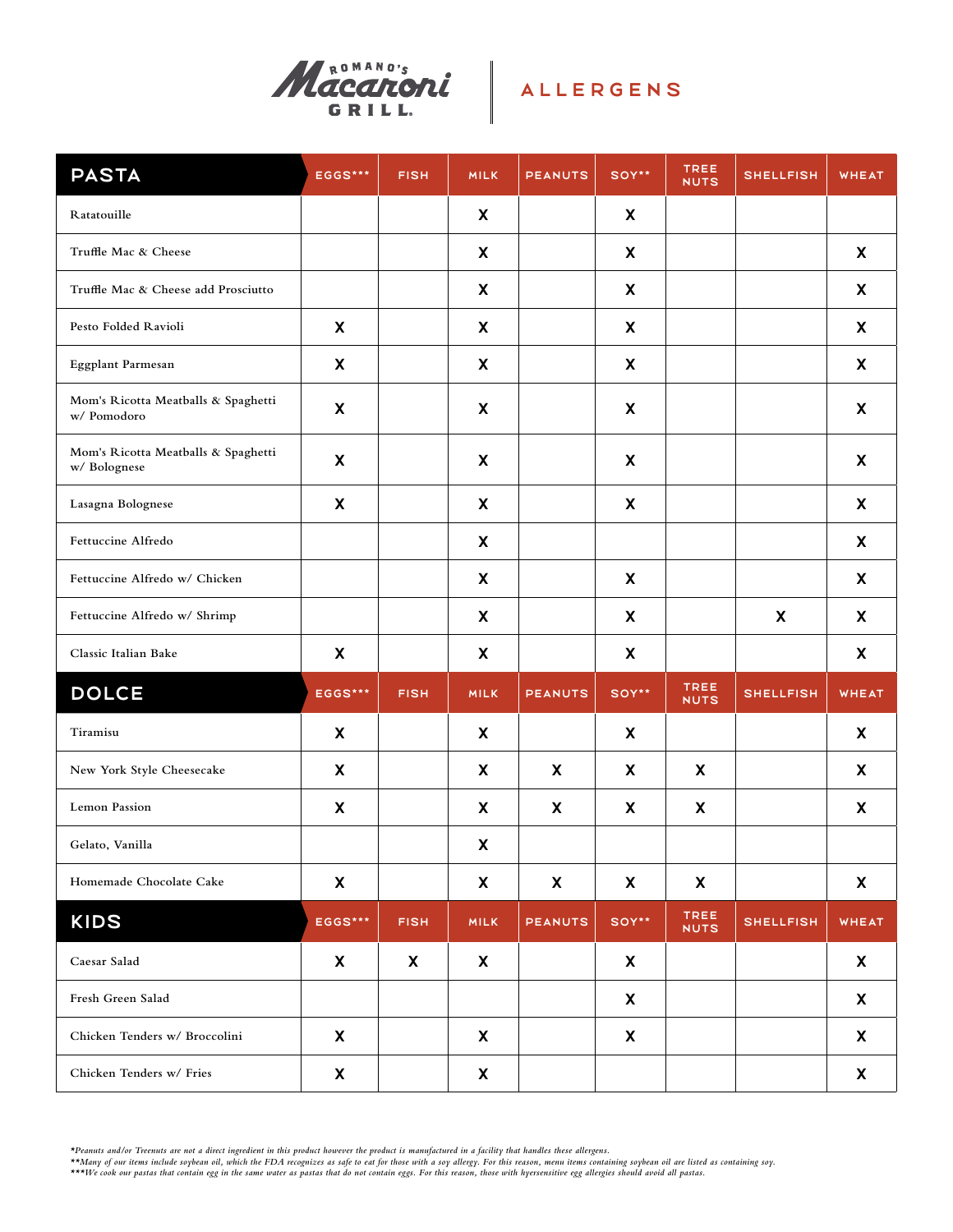

| <b>KIDS</b>                               | EGGS***                   | <b>FISH</b>               | <b>MILK</b>               | <b>PEANUTS</b>            | SOY**                     | <b>TREE</b><br><b>NUTS</b> | <b>SHELLFISH</b>          | <b>WHEAT</b> |
|-------------------------------------------|---------------------------|---------------------------|---------------------------|---------------------------|---------------------------|----------------------------|---------------------------|--------------|
| Chicken Tenders w/ Salad                  | X                         |                           | X                         |                           |                           |                            |                           | X            |
| Pepperoni Pizza                           | X                         |                           | X                         |                           | X                         |                            |                           | X            |
| Fettuccine Alfredo                        |                           |                           | X                         |                           |                           |                            |                           | X            |
| Grilled Chicken                           |                           |                           |                           |                           | X                         |                            |                           | X            |
| Ravioli                                   | X                         |                           | X                         |                           | X                         |                            |                           | X            |
| Spaghetti w/ Pomodoro Sauce               |                           |                           |                           |                           | X                         |                            |                           | X            |
| Spaghetti w/ Meat Sauce                   |                           |                           | X                         |                           | X                         |                            |                           | X            |
| Spaghetti & Meatball w/ Pomodoro<br>Sauce | X                         |                           | X                         |                           | X                         |                            |                           | X            |
| Macaroni & Cheese                         |                           |                           | $\boldsymbol{\mathsf{X}}$ |                           | $\boldsymbol{\mathsf{X}}$ |                            |                           | X            |
| Double Macaroni & Cheese                  |                           |                           | $\boldsymbol{\mathsf{X}}$ |                           | $\boldsymbol{\mathsf{X}}$ |                            |                           | X            |
| Gelato, Vanilla                           |                           |                           | $\boldsymbol{\mathsf{X}}$ |                           |                           |                            |                           |              |
| <b>PRONTO 7-7</b><br>/ RKC LUNCH          | EGGS***                   | <b>FISH</b>               | <b>MILK</b>               | <b>PEANUTS</b>            | SOY**                     | <b>TREE</b><br><b>NUTS</b> | <b>SHELLFISH</b>          | <b>WHEAT</b> |
| Spaghetti Verdi                           | $\boldsymbol{\mathsf{X}}$ | $\boldsymbol{\mathsf{X}}$ | X                         | X                         | X                         | X                          | X                         | X            |
| Sausage Rigatoni                          |                           |                           | X                         |                           | $\boldsymbol{\mathsf{X}}$ |                            |                           | X            |
| <b>Baked Ravioli</b>                      | $\boldsymbol{\mathsf{X}}$ |                           | $\boldsymbol{\mathsf{X}}$ |                           |                           |                            |                           |              |
| Spaghetti Bolognese                       |                           |                           |                           |                           | $\boldsymbol{\mathsf{X}}$ |                            |                           | X            |
|                                           |                           |                           | X                         |                           | $\boldsymbol{\mathsf{X}}$ |                            |                           | X            |
| Add Grilled Chicken                       |                           |                           |                           |                           |                           |                            |                           |              |
| Add Italian Sausage                       |                           |                           |                           |                           |                           |                            |                           |              |
| Add Shrimp                                |                           |                           |                           |                           |                           |                            | X                         |              |
| Chicken Milanese Panzanella               | X                         |                           | $\mathsf{x}$              |                           | $\boldsymbol{\mathsf{X}}$ |                            |                           | X            |
| Mediterranean Orzo Salad                  | X                         | $\boldsymbol{\mathsf{X}}$ | $\mathsf{x}$              | $\boldsymbol{\mathsf{X}}$ | X                         | X                          | $\boldsymbol{\mathsf{X}}$ | X            |
| Pronto Caesar Salad                       | X                         | X                         | $\mathsf{x}$              |                           | X                         |                            |                           | $\mathsf{x}$ |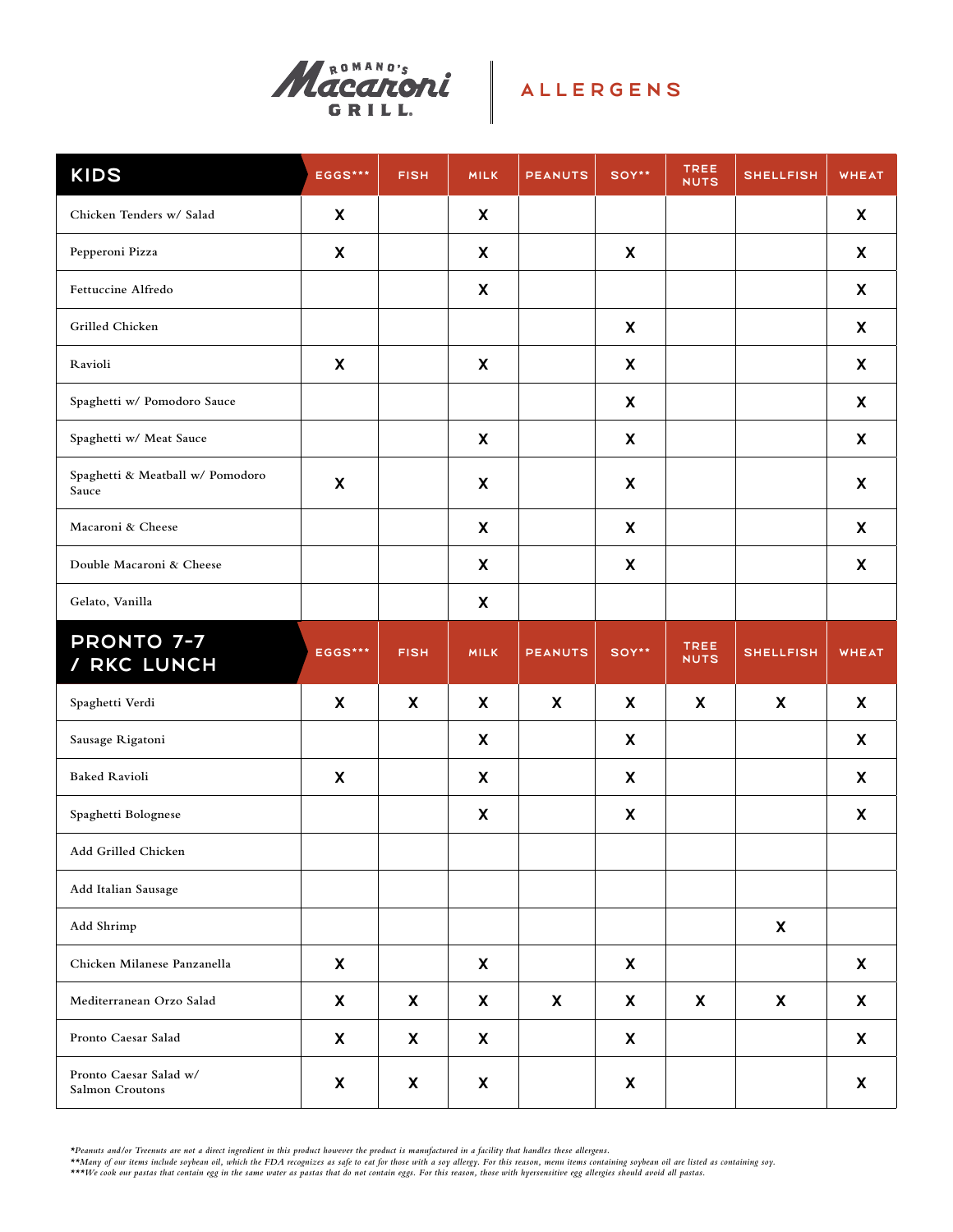

# ALLERGENS

| <b>PRONTO 7-7</b><br>/ RKC LUNCH                             | EGGS***                   | <b>FISH</b>               | <b>MILK</b>  | <b>PEANUTS</b> | SOY** | TREE<br><b>NUTS</b>        | <b>SHELLFISH</b> | <b>WHEAT</b>              |
|--------------------------------------------------------------|---------------------------|---------------------------|--------------|----------------|-------|----------------------------|------------------|---------------------------|
| Pronto Caesar Salad w/<br><b>Chicken Tenders</b>             | $\boldsymbol{\mathsf{X}}$ | $\boldsymbol{\mathsf{X}}$ | $\mathsf{x}$ |                | X     |                            |                  | X                         |
| Chicken Parmesan Sandwich                                    | X                         |                           | X            |                | X     |                            |                  | X                         |
| Prosciutto Grilled Cheese Sandwich                           |                           |                           | X            |                | X     |                            |                  | X                         |
| Italian Pulled Pork Sandwich                                 | X                         |                           | X            |                | X     |                            |                  | $\boldsymbol{\mathsf{X}}$ |
| Caprese Sandwich                                             |                           |                           | X            |                | X     |                            |                  | X                         |
| Pepperoni Calzonetto                                         |                           |                           | X            |                |       |                            |                  | X                         |
| Chicken Caesar Calzonetto                                    |                           |                           | X            |                | X     |                            |                  | X                         |
| Margherita Calzonetto                                        |                           |                           | X            |                | X     |                            |                  | X                         |
| <b>Braised Beef Calzonetto</b>                               |                           |                           | X            |                | X     |                            |                  | X                         |
| Chocolate Chip Cookies                                       | X                         |                           | X            |                | X     |                            |                  | X                         |
| Rosemary Peasant Bread                                       |                           |                           |              |                | X     |                            |                  | X                         |
| Side Caesar Salad                                            | X                         | X                         | X            |                | X     |                            |                  | X                         |
| Side Fresh Greens Salad                                      |                           |                           |              |                | X     |                            |                  | X                         |
| Truffle Fries w/ Signature Ketchup                           |                           | X                         | X            |                | X     |                            |                  | X                         |
| FAMILY MEAL                                                  | <b>EGGS***</b>            | <b>FISH</b>               | <b>MILK</b>  | <b>PEANUTS</b> | SOY** | <b>TREE</b><br><b>NUTS</b> | <b>SHELLFISH</b> | <b>WHEAT</b>              |
| FM Caesar Salad                                              | X                         | X                         | X            |                | X     |                            |                  | X                         |
| FM Spaghetti w/ Pomodoro Sauce                               |                           |                           | X            |                | X     |                            |                  | X                         |
| FM Spaghetti w/ Meat Sauce                                   |                           |                           | X            |                | X     |                            |                  | X                         |
| FM Ricotta Meatballs                                         | X                         |                           | X            |                | X     |                            |                  | X                         |
| FM Chicken Parmesan                                          | X                         |                           | X            |                | X     |                            |                  | X                         |
| FM Eggplant Parmesan                                         | X                         |                           | X            |                |       |                            |                  |                           |
| FM Penne Rustica                                             |                           |                           | X            |                | X     |                            | X                | X                         |
| *1 Family Meal = 4 servings. Nutritionals are for 1 serving. |                           |                           |              |                |       |                            |                  |                           |